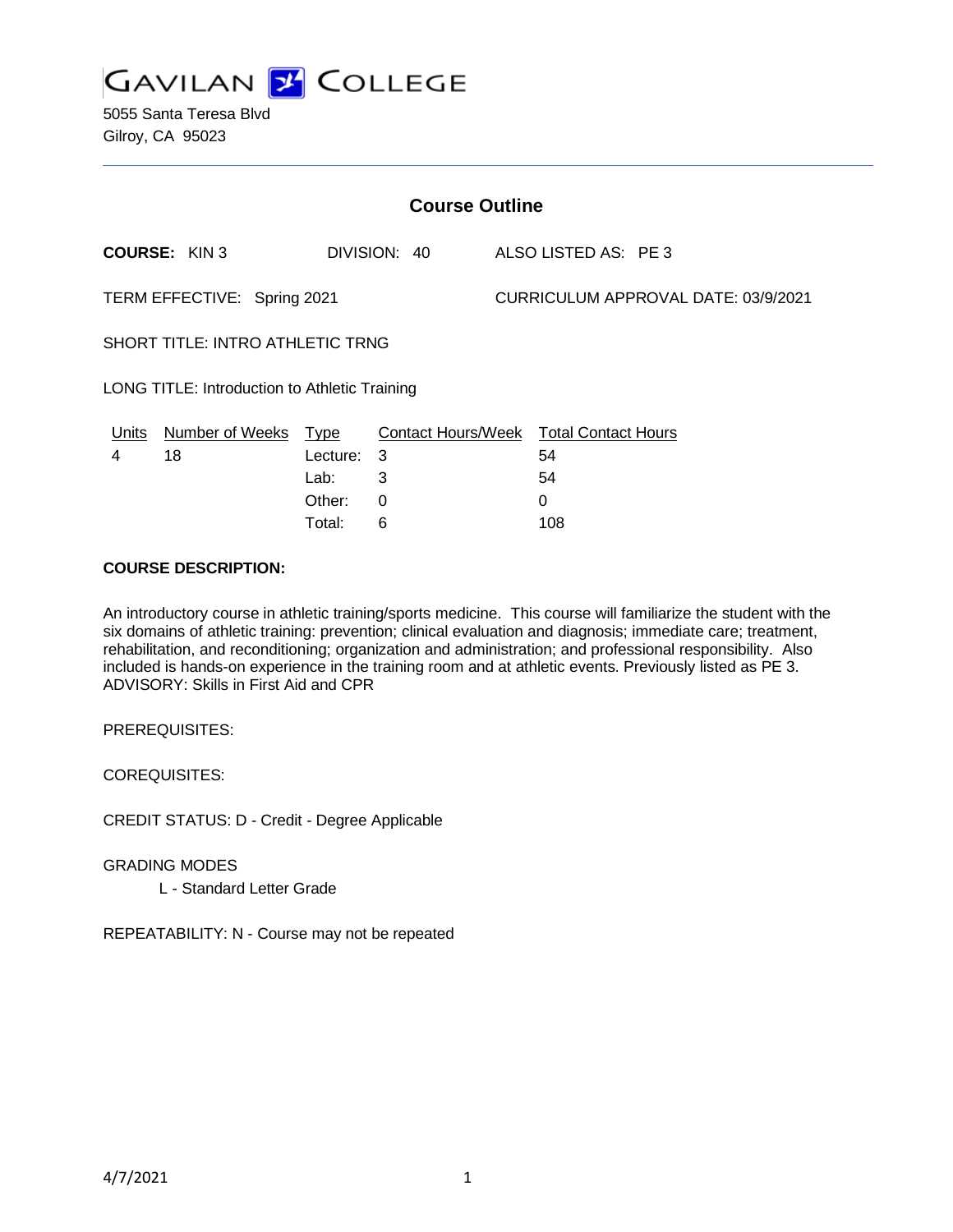SCHEDULE TYPES:

- 02 Lecture and/or discussion
- 03 Lecture/Laboratory
- 04 Laboratory/Studio/Activity
- 04A Laboratory LEH 0.65
- 05 Hybrid
- 71 Dist. Ed Internet Simultaneous
- 72 Dist. Ed Internet Delayed
- 73 Dist. Ed Internet Delayed LAB
- 73A Dist. Ed Internet LAB-LEH 0.65

# **STUDENT LEARNING OUTCOMES:**

By the end of this course, a student should:

1. Develop, demonstrate and apply the basic skills of athletic training relative to the daily operations of an athletic training facility.

2. Assess an athletic injury, explain the basic anatomy and physiology involved in that injury, recognize the mechanics of that injury and provide an appropriate treatment for that injury

# **CONTENT, STUDENT PERFORMANCE OBJECTIVES, OUT-OF-CLASS ASSIGNMENTS**

Curriculum Approval Date: 03/9/2021

# LECTURE CONTENT:

## 6 Lecture

Presentation of syllabus and term paper requirements. The qualifications, responsibilities and legal issues involved in the athletic training profession will be discussed. Lectures on basic anatomy and physiology of injuries, injury prevention, periodization with conditioning and basic medical terminology will be provided. Quiz.

SPO: Define what it means to be an athletic trainer. Discuss the factors which help prevent athletic injuries. 9 Lecture

Presentations on the soft tissue anatomy and bony anatomy of the foot, ankle and lower leg; the knee; and the thigh, pelvis and hip.

SPO: Assess, describe, define and write a report on lower leg injuries; knee injuries and thigh, pelvis and hip injuries.

Continue discussion on soft tissue and bones. Begin a functional assessment for the lower leg and supporting structures; the knee and supporting structures; and the thigh, pelvis, hip and supporting structures. Taping and bracing will be included.

SPO: Recognize, assess, write a report, and verbalize information about lower leg injuries; knee injuries; and thigh, pelvis and hip injuries.

### 9 Lecture

Lecture on emergency plans. The legal ramifications regarding proper policy and procedures will be discussed. Review of lower extremity anatomy, including mechanisms of injury, signs and symptoms of injury and treatment of injury. Midterm.

SPO: Define, recognize and describe the information pertinent to an emergency plan. They will be able to assess, describe, define and write a report on lower extremity injuries.

# 6 Lecture

Presentations on the soft tissue anatomy and bony anatomy of the shoulder and the elbow, wrist and hand.

SPO: Assess, describe, define and write a report for shoulder injuries and elbow, wrist and hand injuries. 9 Lecture

Cervical, thoracic and lumbar spine soft tissue and bony anatomy will be presented. Lectures on thoracic and abdominal injuries.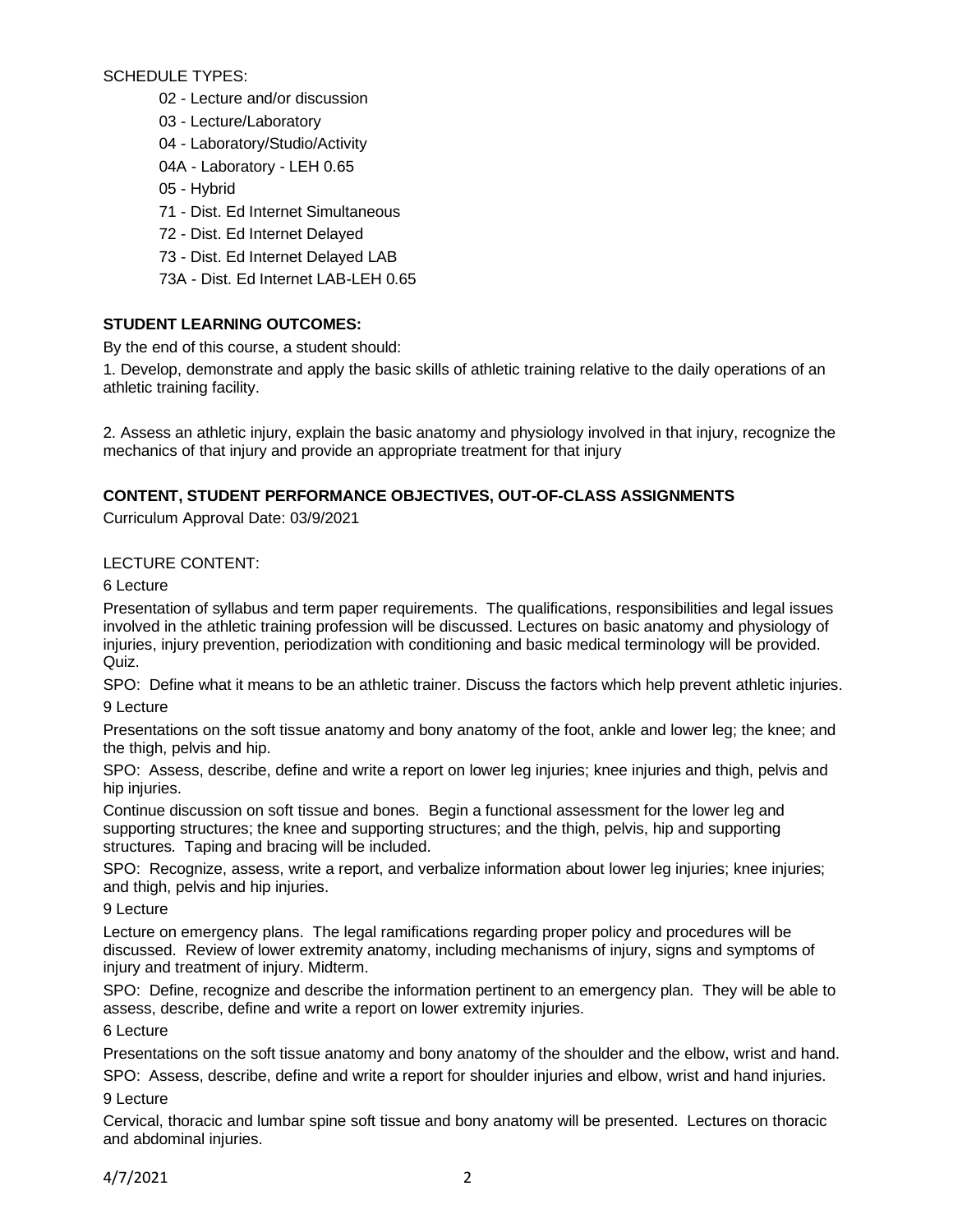SPO: Assess, describe, define and write about cervical, thoracic, lumbar and abdominal injuries. They will discuss their homework assignment. Finish working on term paper.

6 Lecture

Lecture on soft tissue anatomy and bony anatomy of the head. Presentations of term papers.

SPO: Assess, describe, define and write about head injuries. They will discuss their term paper.

Continue with information about the soft tissue and bones of the head. Begin a functional assessment of head injuries and supporting structures.

SPO: Recognize, assess and discuss head injuries.

7 Lecture

Discussion on skin injuries and infectious diseases. Review of all material covered in preparation for practical exam.

SPO: Assess, describe, define and write about skin injuries and infectious diseases.

2 Hours

Written final.

LAB CONTENT:

6 Lab Hours

Tour and discussion of athletic training facilities, equipment, supplies and training room administration. Presentations on physiological responses to injury - inflammation response. Cellular reactions to stress will be demonstrated.

SPO: Demonstrate how to clean, disinfect, stock, file and record all athletic injuries into chart notes for the training room facility. Recognize and record the physiological aspects of physical performance.

#### 9 Lab Hours

Continue discussion on soft tissue and bones. Begin a functional assessment for the lower leg and supporting structures; the knee and supporting structures; and the thigh, pelvis, hip and supporting structures. Taping and bracing will be included.

SPO: Recognize, assess, write a report, and verbalize information about lower leg injuries; knee injuries; and thigh, pelvis and hip injuries.

### 9 Lab Hours

Walking tour of campus facilities, making note of telephone placements and access roads as they relate to an emergency plan. Review lower extremity information presented during lectures. Review midterm. Begin a discussion on upper body anatomy.

SPO: Assess, describe, define and write reports for upper extremity injuries.

6 Lab Hours

Continue with soft tissue and bones. Begin functional assessments of the shoulder and supporting structures and the elbow, wrist and hand and their supporting structures. Taping and bracing will be included.

SPO: Recognize, assess and verbalize information relating to shoulder and elbow, wrist and hand injuries. 9 Lab Hours

Continue with presentation on soft tissue and bones. Begin functional assessments of cervical, thoracic, lumbar spine, abdominal and supporting structures injuries. Taping and bracing will be included.

SPO: Recognize, assess and discuss spine, abdominal and thoracic injuries.

#### 6 Lab Hours

Continue with information about the soft tissue and bones of the head. Begin a functional assessment of head injuries and supporting structures.

SPO: Recognize, assess and discuss head injuries.

### 7 Lab Hours

Continue with presentation on skin injuries and infectious diseases. Begin functional assessments of supporting structures. This will include taping and bandaging. Complete practical exam portion of the final.

SPO: Recognize, assess and discuss skin injuries and infectious diseases.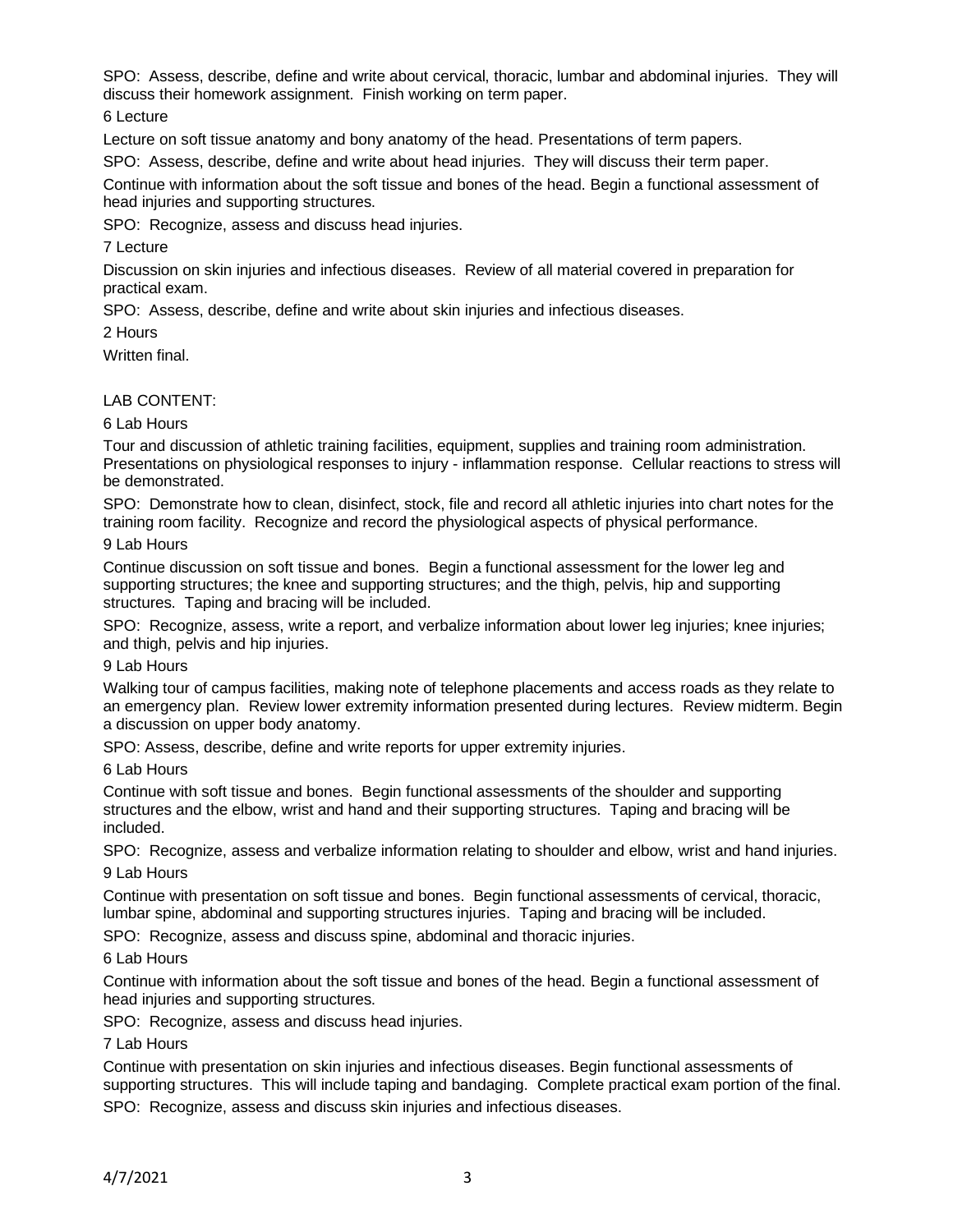### **METHODS OF INSTRUCTION:**

Lecture, Demonstration, Guided Practice, Video Analysis and Interpretation, Discussion.

### **OUT OF CLASS ASSIGNMENTS:**

Required Outside Hours: 12 Assignment Description: HW: Read related chapters in the textbook. Assignment - Medical Terminology. Required Outside Hours: 18 Assignment Description: Read appropriate chapters in the textbook. Research two articles relating to the material discussed in class and write a report. Work on term paper. Required Outside Hours: 18 Assignment Description: Read related chapters in the text. Work on term paper. Develop an Emergency Plan. Required Outside Hours: 18 Assignment Description: Read chapters in the textbook relating to the lecture material. Continue work on term paper. Required Outside Hours: 18 Assignment Description: Read appropriate chapters in the textbook. Required Outside Hours: 12 Assignment Description: Read related chapter in the textbook. Library project related to lecture material. Required Outside Hours: 12 Assignment Description: Read appropriate textbook chapter. Review material for practical and written finals.

### **METHODS OF EVALUATION:**

Writing assignments Percent of total grade: 30.00 % Written homework; Essay exams; Term papers; Other: Note taking Problem-solving assignments Percent of total grade: 30.00 % Homework problems; Field work; Quizzes; Exams Skill demonstrations Percent of total grade: 25.00 % Field work; Performance exams Problem-solving assignments Percent of total grade: 15.00 % Multiple choice; Matching items; Completion; Other: Written simulation/Problem solving

# **REPRESENTATIVE TEXTBOOKS:**

Prentice, William E.. Essentials of Athletic Injury Management Eleventh edition, or other appropriate college level text.. McGraw-Hill,2020. Updated edition ISBN: 978-1-260-70808-0 Reading Level of Text, Grade: 14th Verified by: Publisher